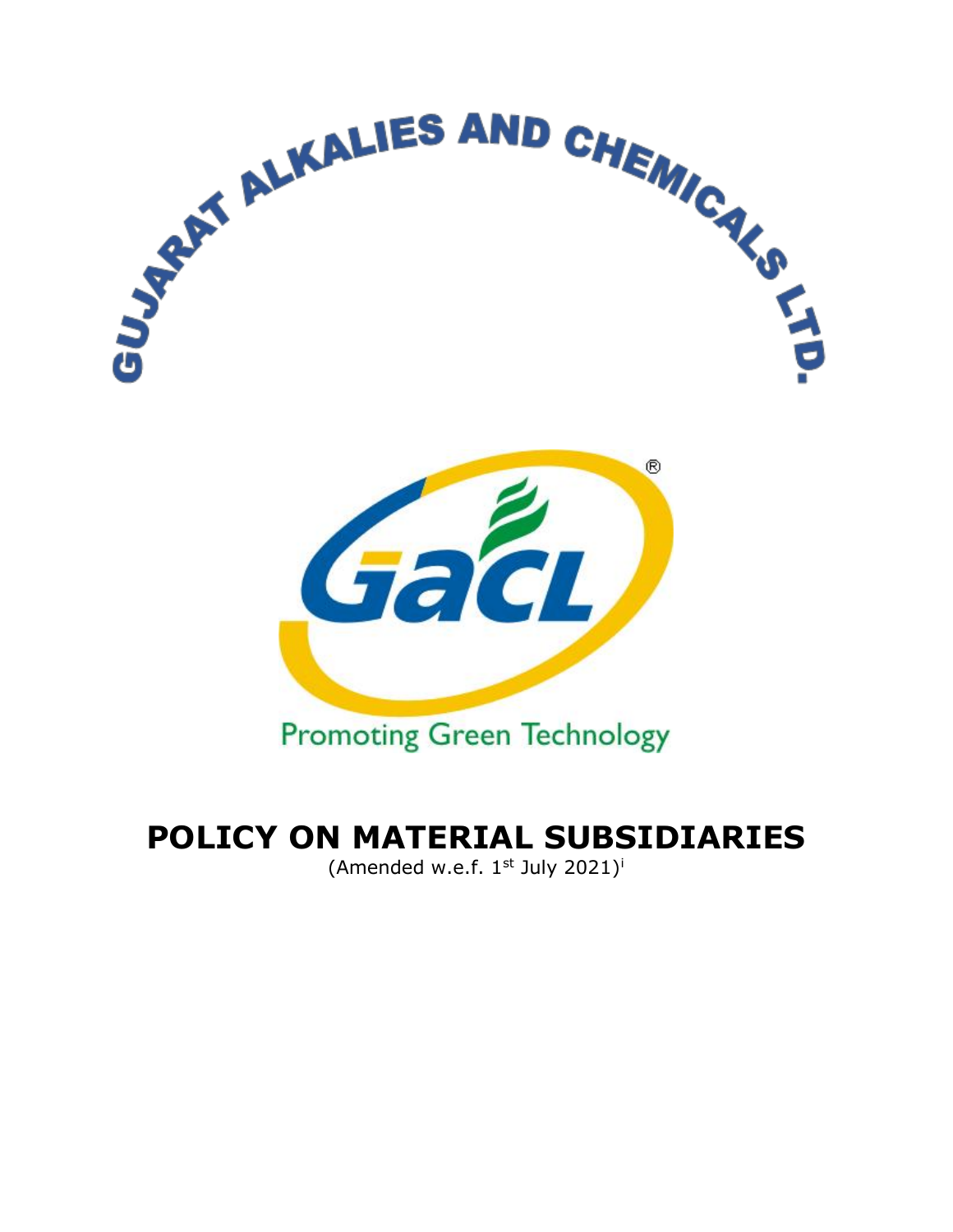# **POLICY ON MATERIAL SUBSIDIARIES**

#### **1. PURPOSE AND SCOPE**

Pursuant to the provisions of Regulation 16(1)(c) of the Securities and Exchange Board of India (Listing Obligations and Disclosure Requirements) Regulations, 2015 ("Listing Regulations"), the Company has formulated this Policy for determining material subsidiary of the Company.

This Policy shall be used for determining material subsidiaries of the Company and to provide governance framework for such subsidiaries.

All the words and expressions used in this Policy, unless defined hereinafter, shall have meaning assigned respectively to them under the Listing Regulations, the Companies Act, 2013 and the rules, notifications, circulars made or issued thereunder, from time to time.

## **2. APPLICABILITY AND EFFECTIVE DATE**

This Policy shall come into effect from the date of approval by the Board of Directors.

#### **3. IDENTIFICATION OF MATERIAL SUBSIDIARY**

A Subsidiary shall be considered as "material subsidiary", whose income or net worth exceeds ten percent of the consolidated income or net worth respectively, of the Company and its subsidiaries in the immediately preceding accounting year.

#### **4. GOVERNANCE FRAMEWORK**

- (1) The audit committee of the Company shall also review the financial statements, in particular, the investments made by the unlisted subsidiary.
- (2) The minutes of the meetings of the board of directors of the unlisted subsidiary shall be placed at the meeting of the board of directors of the Company.
- (3) The management of the unlisted subsidiary shall periodically bring to the notice of the board of directors of the Company, a statement of all significant transactions and arrangements entered into by the unlisted subsidiary.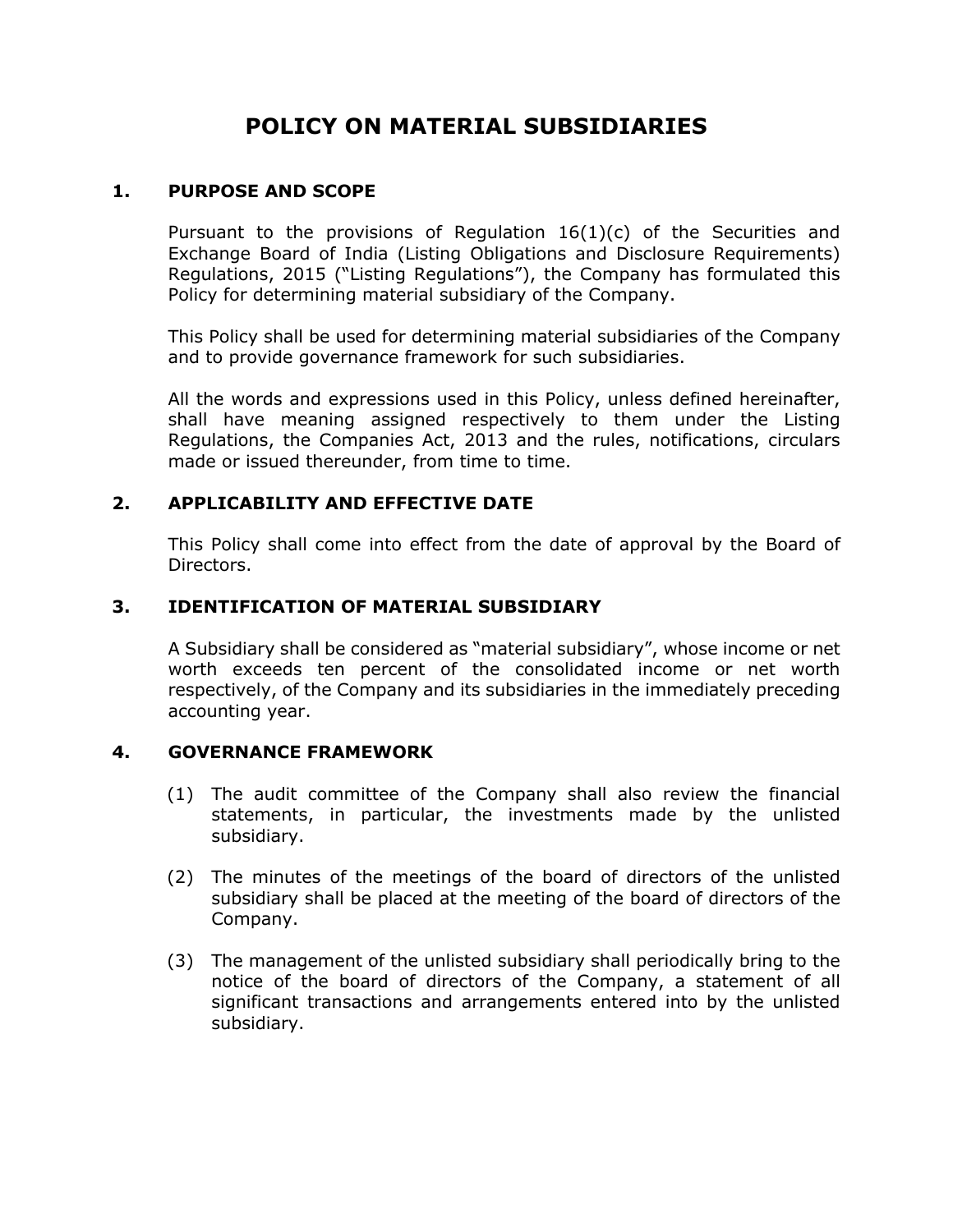Explanation - For the purpose of this sub-clause, the term "significant transaction or arrangement" shall mean any individual transaction or arrangement that exceeds or is likely to exceed ten percent of the total revenues or total expenses or total assets or total liabilities, as the case may be, of the unlisted subsidiary for the immediately preceding accounting year.

(4) At least one independent director on the board of directors of the Company shall be a director on the board of directors of an unlisted material subsidiary, whether incorporated in India or not.

Explanation - For the purpose of this sub-clause, notwithstanding anything to the contrary contained in regulation 16, the term "material subsidiary" shall mean a subsidiary, whose income or net worth exceeds twenty percent of the consolidated income or net worth respectively, of the listed entity and its subsidiaries in the immediately preceding accounting year.

- (5) The Company shall not dispose of shares in its material subsidiary resulting in reduction of its shareholding (either on its own or together with other subsidiaries) to less than or equal to fifty percent or cease the exercise of control over the subsidiary without passing a special resolution in its General Meeting except in cases where such divestment is made under a scheme of arrangement duly approved by a Court/Tribunal, or under a resolution plan duly approved under section 31 of the Insolvency and Bankruptcy Code, 2016 and such an event is disclosed to the recognized stock exchanges within one day of the resolution plan being approved.
- (6) The selling, disposing and leasing of assets amounting to more than twenty percent of the assets of the material subsidiary on an aggregate basis during a financial year shall require prior approval of shareholders by way of special resolution, unless the sale/disposal/lease is made under a scheme of arrangement duly approved by a Court/Tribunal, or under a resolution plan duly approved under section 31 of the Insolvency and Bankruptcy Code, 2016 and such an event is disclosed to the recognized stock exchanges within one day of the resolution plan being approved.
- (7) Where a Company has a listed subsidiary, which is itself a holding company, the provisions of this regulation shall apply to the listed subsidiary in so far as its subsidiaries are concerned.
- (8) The Company and its material unlisted subsidiaries incorporated in India shall undertake secretarial audit and shall annex with its annual report, a secretarial audit report, given by a company secretary in practice, in such form as may be specified with effect from the year ended March 31, 2019.